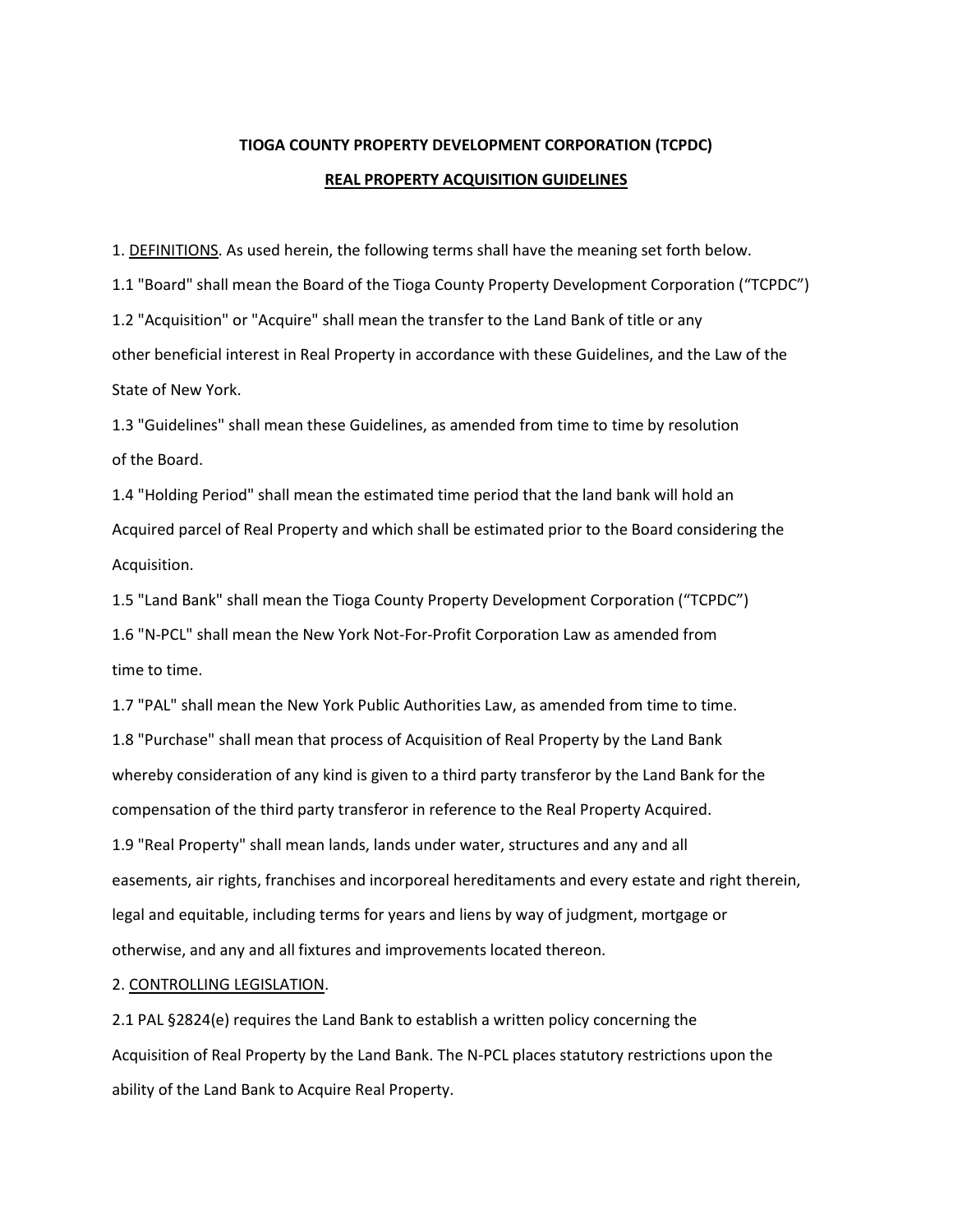2.2 These Guidelines are intended to be consistent with and shall be construed in accordance with the PAL and N-PCL. The Land Bank shall acquire Real Property in accordance with these Guidelines, the PAL and the N-PCL.

## 3. ACQUISITION OF PROPERTY BY THE LAND BANK

3.1 Methods of Acquisitions. The Land Bank may Acquire Real Property or any interest in Real Property by gift, devise, transfer, exchange, foreclosure, purchase or otherwise on terms and conditions that the Land Bank considers proper.

3.2 Board Approval. The Land Bank shall not acquire any interest in any Real Property by

Purchase unless such Purchase is authorized by a vote of two-thirds of the Board as required

pursuant to N-PCL § 509. Acquisition of Real Property by other than Purchase shall require a

simple majority vote of the Board.

3.4 Geographical Area Limitation. The Land Bank shall not own any Real Property

outside of the jurisdictional Boundaries of Tioga County in compliance with N-PCL §

1608(e).

3.5 Character of the Property. Pursuant to N-PCL § 1608(g) the Acquisition of Real

Property by the Land Bank from entities other than the County of Tioga, shall be limited to real property that is tax delinquent, tax foreclosed, vacant or abandoned; provided however that the Land Bank may purchase other Real Property consistent with an approved redevelopment plan.

3.6 Inventory List. Pursuant to N-PCL §§ 1608(h) and 1608(i) Within one week of the

Acquisition of any parcel of Real Property, the Land Bank shall inventory the Acquired parcel

in a publicly available inventory list. The list shall include the following details regarding every

parcel of Real Property so Acquired:

i) the location;

ii) the purchase price;

iii) the current assessed value;

iv) any amount owed to a locality for real property taxation;

v) the identity of the transferor; and,

vi) any conditions or restrictions applicable to the property.